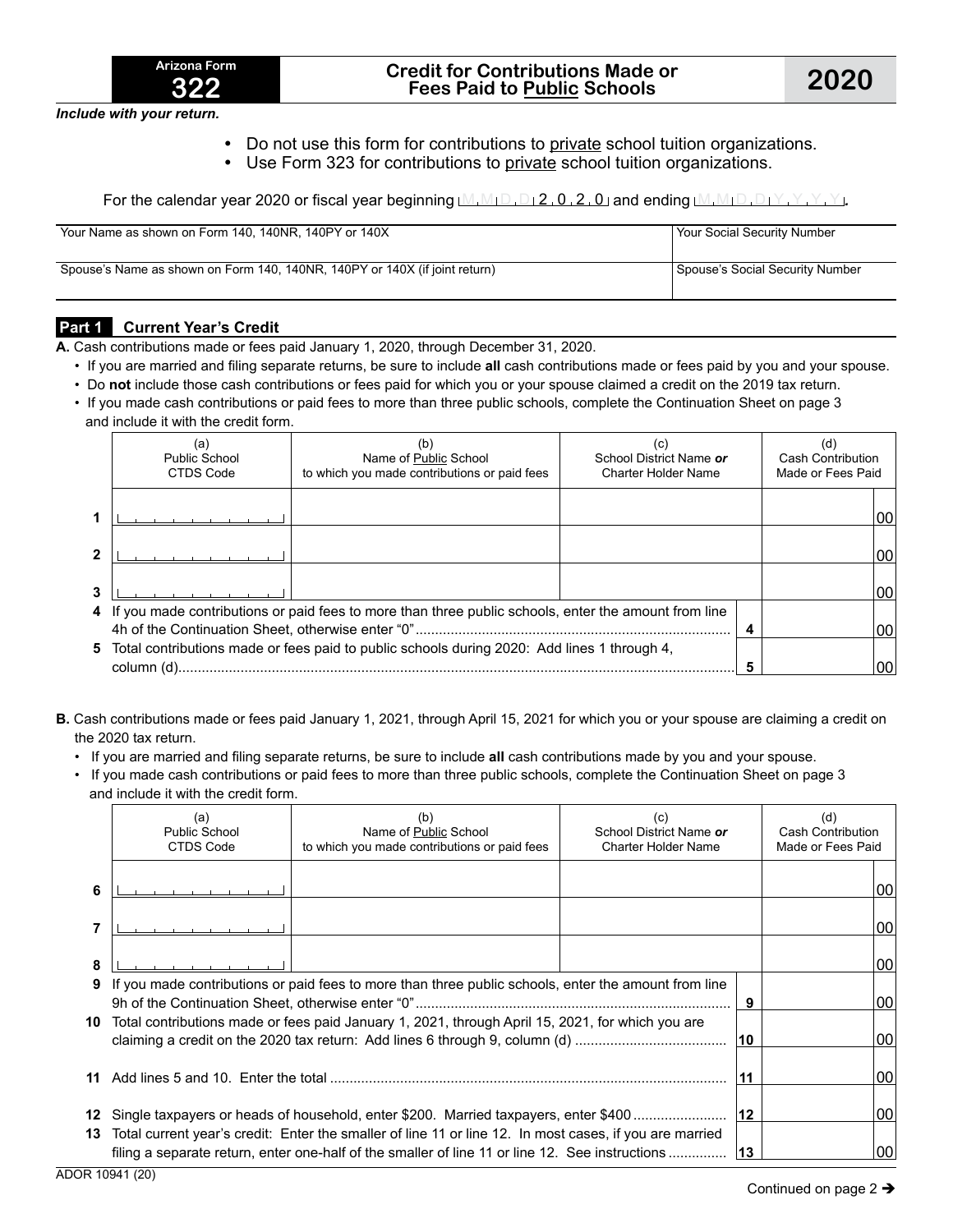| Your Name (as shown on page 1) | Your Social Security Number |
|--------------------------------|-----------------------------|

## **Part 2 Available Credit Carryover**

|    | (a)                                                       | (b)                                                               | (c)                           |    | (d)                                                             |        |
|----|-----------------------------------------------------------|-------------------------------------------------------------------|-------------------------------|----|-----------------------------------------------------------------|--------|
|    | Taxable Year<br>from which you are<br>carrying the credit | <b>Original Credit Amount</b>                                     | <b>Amount Previously Used</b> |    | Available Carryover:<br>Subtract column (c) from<br>column (b). |        |
| 14 | 2015                                                      | 00                                                                |                               | 00 |                                                                 | $00\,$ |
| 15 | 2016                                                      | 00                                                                |                               | 00 |                                                                 | $00\,$ |
| 16 | 2017                                                      | 00                                                                |                               | 00 |                                                                 | $00\,$ |
| 17 | 2018                                                      | 00                                                                |                               | 00 |                                                                 | $00\,$ |
| 18 | 2019                                                      | 00                                                                |                               | 00 |                                                                 | $00\,$ |
|    |                                                           | 19 Total Available Carryover: Add lines 14 through 18, column (d) |                               | 19 |                                                                 | 00     |

# **Part 3 Total Available Credit**

| 20 Current year's credit: Enter the amount from Part 1, line 13. |    |    |
|------------------------------------------------------------------|----|----|
|                                                                  | 20 | 00 |
| 21 Available credit carryover from Part 2, line 19, column (d).  |    |    |
|                                                                  | 21 | 00 |
| 22 Total Available Credit: Add line 20 and line 21.              |    |    |
|                                                                  | 22 | იი |